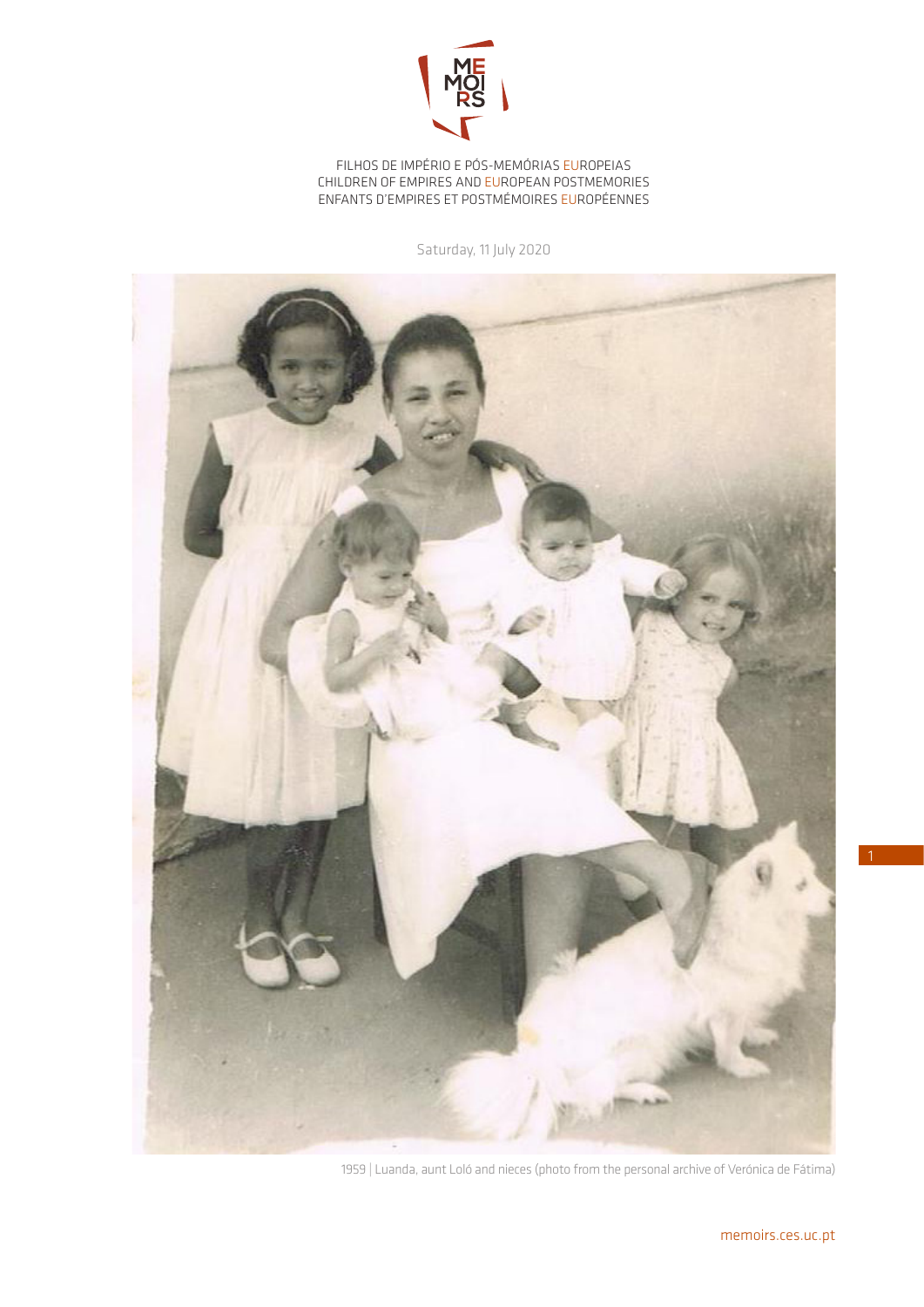

## LOOK, I'M NOT WHITE Verónica de Fátima

*The project* MEMOIRS: Children of Empire and European Post-Memories*, funded by the European Research Council (No. 648624) is based at the Centre for Social Studies at the University of Coimbra. As part of the fieldwork for the project, to date 169 interviews have been conducted to gather information on the memories inherited by the children and grandchildren of the generation that lived through the decolonization of African territories formerly part of the Portuguese, French and Belgian empires. The following interview with Verónica de Fátima was conducted on March 28, 2018, by Margarida Calafate Ribeiro.*

My story is different. People look at me and think "another daughter of a *retornado*". I have to explain, "no, not quite". I was born on March 12, 1959, in Luanda, Angola. I arrived in Lisbon in 1975. My father is Portuguese. He was sent to Angola as a punishment because he didn't want to go to university. His very strict, wealthy family in northern Portugal sent him to Africa to work.

My mother had had a church marriage, but they had become separated. As divorce was out of the question, she was still technically married when she fell in love with my father and they decided to live together. She got pregnant, but my father's family wouldn't have their white son going to live with a *mestiça* woman. Around then my paternal grandfather died, which gave my father an excuse to return to Portugal. He never returned to Angola. When I was born, he was no longer in Angola.

On my mother's side, they are all Angolans – Africans, black – except my grandfather, João. He emigrated from Brazil to Angola, where he set up a coffee plantation, and opened the first hotel in Uíge. He met my grandmother, who was Angolan. They lived together and had 4 children. He died when my mother was 8. As he was not officially married to my grandmother, she got nothing. We lived in a white colonial society, and she was black, with *mestiço* children who had no right to anything. My mother was raised by her mother and her stepfather, the second husband of my maternal grandmother. He was a black Angolan, a cobbler. I called him grandfather – grandfather Aníbal.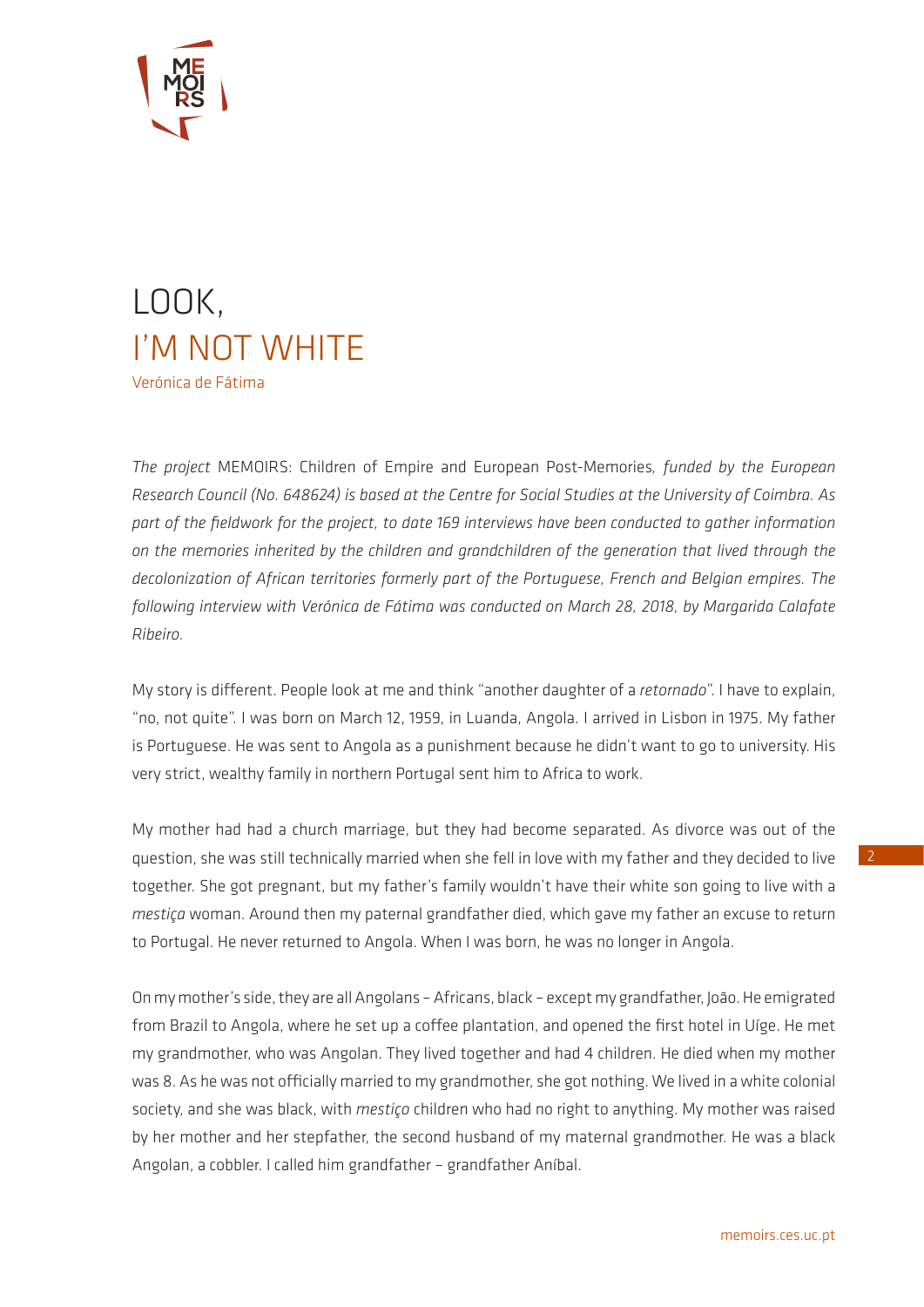

In Luanda, I grew up with my mother and my aunts, in a mixed context, of *mestiços*. Because she is from the north, other Angolans looked down on my mother and her habits. They called her Congolese. We always lived in neighbourhoods miles from the city centre, and even there we didn't get on with everyone. We were the daughters of the Congolese women and we had white skin. On top of that, my mother had been separated and had dared to live with another man and have a baby with him. And then she dared to be an independent woman, to live alone with her daughters, support the household and run things herself, with no man around.

From first to fourth years, I was sent to a private school because my mother thought it offered a better educational context. It was at that time that I realized that I was not like the others. There were no black children in the school; there were only 3 or 4 *mestiços* and the white children of settlers. One day they came to call me: "come along, your maid is here". I thought: "maid?". I was baffled. When I got to the school gate, it was my mother. I realized: for those white people, my *mestiço* mother could not be my mother. I was 6, 7 years old and I decided that, from that day on, the first thing I had to do when I introduced myself to someone was to say: "look, I'm not white. I'm the daughter of a *mestiça*". It was then that I started to understand that we lived in a colony, that we were colonized.

I remember the 25<sup>th</sup> of April 1974. I was at school when we found out. We went out onto the balcony and cried "Angola! Angola! We are Angolans". We asserted our origins. We are happy to have had the 25<sup>th</sup> of April. I never considered leaving Angola. Much less to go to Portugal. I was 15 years old. I thought that it was the end of colonization, of colonialism. We were going to stop being discriminated against because we were white, black or *mestiço*. And we were going to become a new country, a new society. That was what I imagined.

I arrived in Portugal on October 21<sup>st</sup>, 1975 with my mother and sister. We didn't use the airlift because, according to my mother, we were only going on vacation and then we would go back. We each brought a suitcase with clothes and some bits and pieces, because it was temporary. My mother returned to Angola in March or April of 1976. She visited Portugal periodically to be with us. My sister and I stayed on alone. I was 16 at the time. My sister was 13. It was very difficult. We lived in an apartment, which my mother rented by paying almost the whole year in advance. She left us a little bit of money, but it ran out. We went to eat at places where there were people who had come from Angola. When they didn't have food, they came to eat at our house.